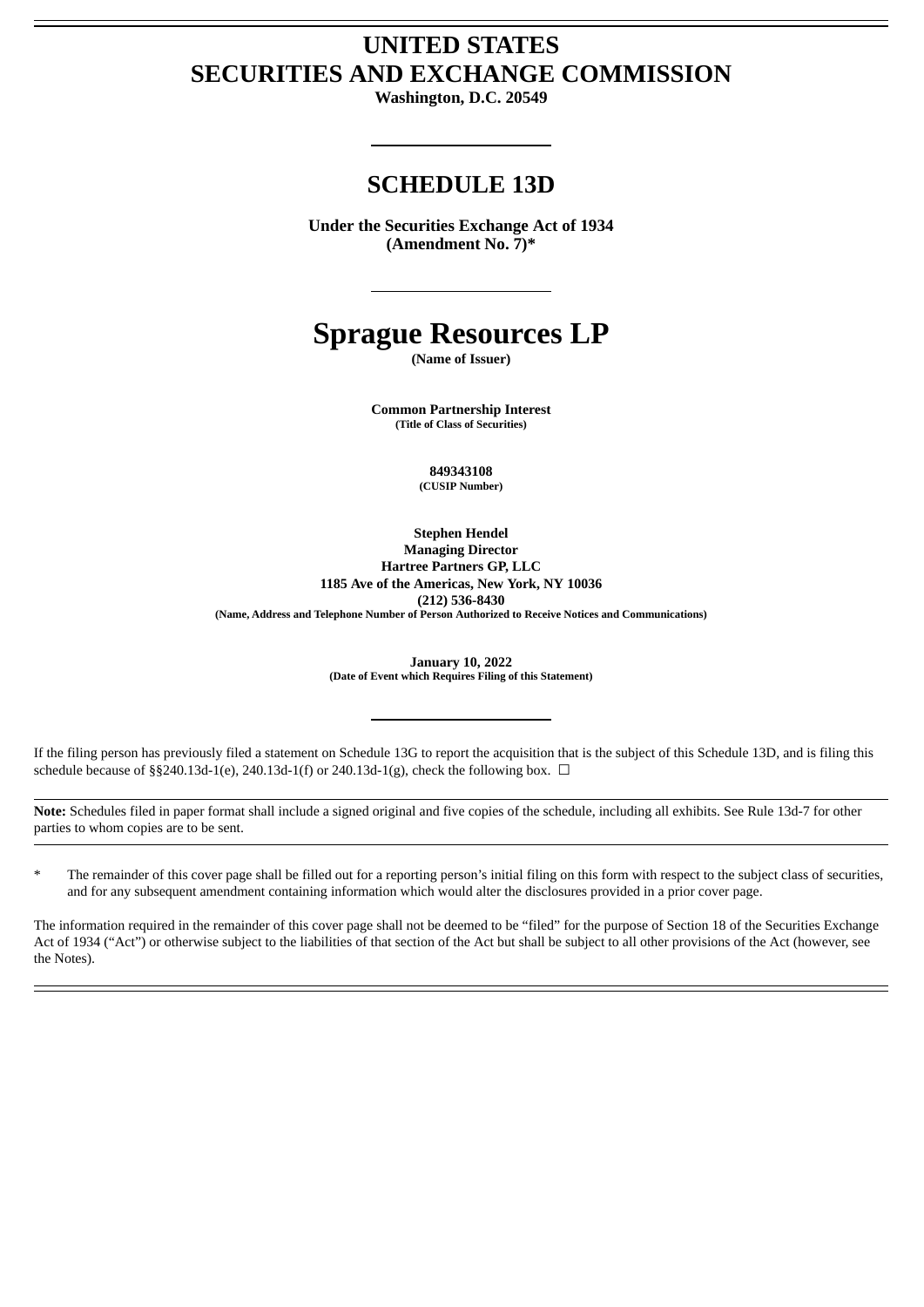| $\mathbf{1}$   |                                                                                         |            | NAME OF REPORTING PERSON                                              |  |  |
|----------------|-----------------------------------------------------------------------------------------|------------|-----------------------------------------------------------------------|--|--|
|                | Sprague HP Holdings, LLC                                                                |            |                                                                       |  |  |
| $\overline{2}$ | CHECK THE APPROPRIATE BOX IF A MEMBER OF A GROUP                                        |            |                                                                       |  |  |
|                | $(a) \boxtimes$                                                                         | (b) $\Box$ |                                                                       |  |  |
| $\overline{3}$ | <b>SEC USE ONLY</b>                                                                     |            |                                                                       |  |  |
| $\overline{4}$ | <b>SOURCE OF FUNDS</b>                                                                  |            |                                                                       |  |  |
|                | AF                                                                                      |            |                                                                       |  |  |
| 5              | CHECK BOX IF DISCLOSURE OF LEGAL PROCEEDINGS IS REQUIRED PURSUANT TO ITEMS 2(d) or 2(e) |            |                                                                       |  |  |
|                |                                                                                         |            |                                                                       |  |  |
| 6              | $\Box$<br>CITIZENSHIP OR PLACE OF ORGANIZATION                                          |            |                                                                       |  |  |
|                |                                                                                         |            |                                                                       |  |  |
|                | Delaware                                                                                |            |                                                                       |  |  |
|                |                                                                                         | 7          | <b>SOLE VOTING POWER</b>                                              |  |  |
|                |                                                                                         |            | $\bf{0}$                                                              |  |  |
|                | <b>NUMBER OF</b><br><b>SHARES</b>                                                       | 8          | <b>SHARED VOTING POWER</b>                                            |  |  |
|                | <b>BENEFICIALLY</b>                                                                     |            |                                                                       |  |  |
|                | <b>OWNED BY</b>                                                                         |            | 19,548,849 (1)                                                        |  |  |
|                | EACH<br><b>REPORTING</b>                                                                | 9          | <b>SOLE DISPOSITIVE POWER</b>                                         |  |  |
|                | <b>PERSON</b>                                                                           |            | $\Omega$                                                              |  |  |
|                | WITH                                                                                    | 10         | SHARED DISPOSITIVE POWER                                              |  |  |
|                |                                                                                         |            |                                                                       |  |  |
|                |                                                                                         |            | 19,548,849 (1)                                                        |  |  |
| 11             |                                                                                         |            | AGGREGATE AMOUNT BENEFICIALLY OWNED BY EACH REPORTING PERSON          |  |  |
|                | 19,548,849 (1)                                                                          |            |                                                                       |  |  |
| 12             |                                                                                         |            | CHECK BOX IF THE AGGREGATE AMOUNT IN ROW (11) EXCLUDES CERTAIN SHARES |  |  |
|                |                                                                                         |            |                                                                       |  |  |
|                | $\Box$                                                                                  |            |                                                                       |  |  |
| 13             |                                                                                         |            | PERCENT OF CLASS REPRESENTED BY AMOUNT IN ROW (11)                    |  |  |
|                | 74.52% (1)                                                                              |            |                                                                       |  |  |
| 14             |                                                                                         |            | TYPE OF REPORTING PERSON                                              |  |  |
|                |                                                                                         |            |                                                                       |  |  |
|                | 00                                                                                      |            |                                                                       |  |  |

(1) Solely in its capacity as the direct owner of 19,548,849 common units. Based on a total of 26,234,547 common units of the Issuer outstanding as of November 4, 2021.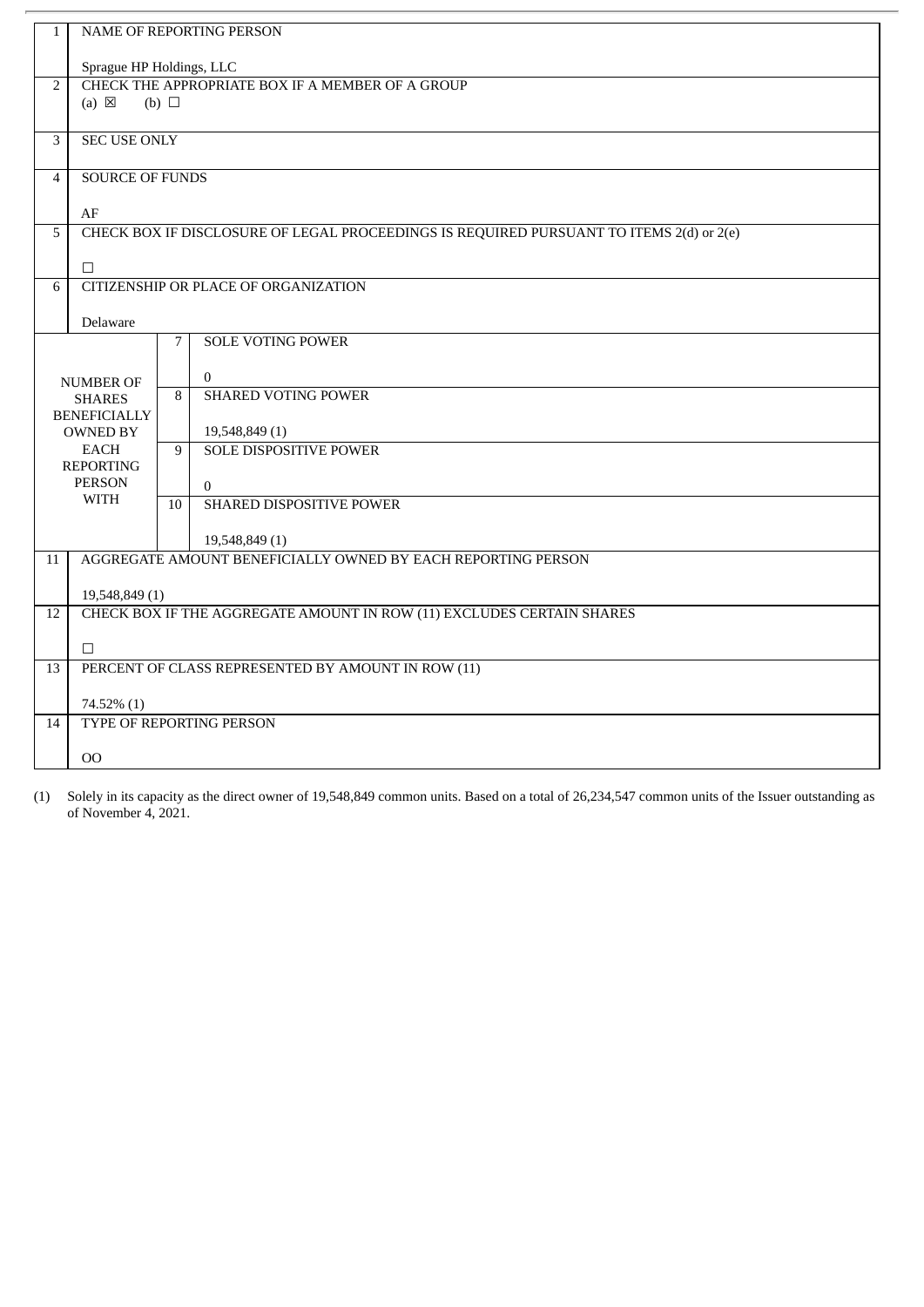| $\mathbf{1}$   |                                                              |                 |                                                                                         |  |  |
|----------------|--------------------------------------------------------------|-----------------|-----------------------------------------------------------------------------------------|--|--|
|                | NAME OF REPORTING PERSON                                     |                 |                                                                                         |  |  |
|                | Hartree Partners, LP                                         |                 |                                                                                         |  |  |
| $\overline{2}$ | CHECK THE APPROPRIATE BOX IF A MEMBER OF A GROUP             |                 |                                                                                         |  |  |
|                | $(a) \boxtimes$                                              | (b) $\Box$      |                                                                                         |  |  |
|                |                                                              |                 |                                                                                         |  |  |
| 3              | <b>SEC USE ONLY</b>                                          |                 |                                                                                         |  |  |
| $\overline{4}$ | <b>SOURCE OF FUNDS</b>                                       |                 |                                                                                         |  |  |
|                |                                                              |                 |                                                                                         |  |  |
|                | AF                                                           |                 |                                                                                         |  |  |
| 5              |                                                              |                 | CHECK BOX IF DISCLOSURE OF LEGAL PROCEEDINGS IS REQUIRED PURSUANT TO ITEMS 2(d) or 2(e) |  |  |
|                | $\Box$                                                       |                 |                                                                                         |  |  |
| 6              | <b>CITIZENSHIP OR PLACE OF ORGANIZATION</b>                  |                 |                                                                                         |  |  |
|                |                                                              |                 |                                                                                         |  |  |
|                | Delaware                                                     |                 |                                                                                         |  |  |
|                |                                                              | $7^{\circ}$     | <b>SOLE VOTING POWER</b>                                                                |  |  |
|                |                                                              |                 |                                                                                         |  |  |
|                | <b>NUMBER OF</b>                                             | 8               | $\mathbf{0}$<br><b>SHARED VOTING POWER</b>                                              |  |  |
|                | <b>SHARES</b><br><b>BENEFICIALLY</b>                         |                 |                                                                                         |  |  |
|                | <b>OWNED BY</b>                                              |                 | 19,548,849 (1)                                                                          |  |  |
|                | <b>EACH</b>                                                  | 9               | <b>SOLE DISPOSITIVE POWER</b>                                                           |  |  |
|                | <b>REPORTING</b>                                             |                 |                                                                                         |  |  |
|                | <b>PERSON</b><br><b>WITH</b>                                 |                 | $\Omega$                                                                                |  |  |
|                |                                                              | 10 <sup>1</sup> | SHARED DISPOSITIVE POWER                                                                |  |  |
|                |                                                              |                 | 19,548,849 (1)                                                                          |  |  |
| 11             |                                                              |                 | AGGREGATE AMOUNT BENEFICIALLY OWNED BY EACH REPORTING PERSON                            |  |  |
|                |                                                              |                 |                                                                                         |  |  |
|                | 19,548,849 (1)                                               |                 |                                                                                         |  |  |
| 12             |                                                              |                 | CHECK BOX IF THE AGGREGATE AMOUNT IN ROW (11) EXCLUDES CERTAIN SHARES                   |  |  |
|                |                                                              |                 |                                                                                         |  |  |
| 13             | $\Box$<br>PERCENT OF CLASS REPRESENTED BY AMOUNT IN ROW (11) |                 |                                                                                         |  |  |
|                |                                                              |                 |                                                                                         |  |  |
|                | 74.52% (1)                                                   |                 |                                                                                         |  |  |
| 14             |                                                              |                 | TYPE OF REPORTING PERSON                                                                |  |  |
|                |                                                              |                 |                                                                                         |  |  |
|                | PN                                                           |                 |                                                                                         |  |  |

(1) Solely in its capacity as the sole member of Sprague HP Holdings, LLC, the direct owner of 19,548,849 common units. Based on a total of 26,234,547 common units of the Issuer outstanding as of November 4, 2021.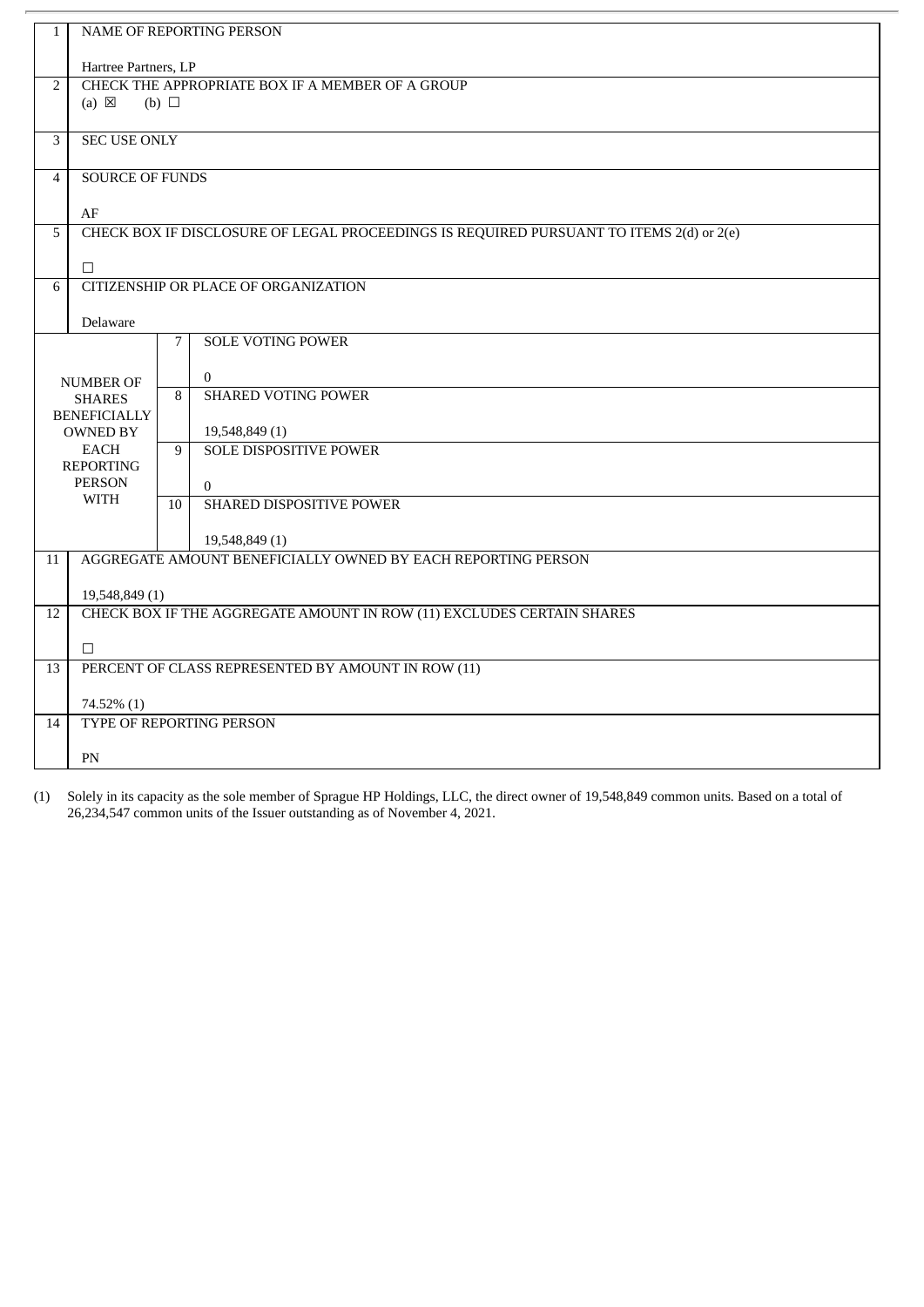| $\mathbf{1}$   | <b>NAME OF REPORTING PERSON</b>                  |                 |                                                                                         |  |  |
|----------------|--------------------------------------------------|-----------------|-----------------------------------------------------------------------------------------|--|--|
|                | Hartree Partners GP, LLC                         |                 |                                                                                         |  |  |
| $\overline{2}$ | CHECK THE APPROPRIATE BOX IF A MEMBER OF A GROUP |                 |                                                                                         |  |  |
|                | $(a) \boxtimes$<br>$(b)$ $\square$               |                 |                                                                                         |  |  |
| 3              | <b>SEC USE ONLY</b>                              |                 |                                                                                         |  |  |
| $\overline{4}$ |                                                  |                 |                                                                                         |  |  |
|                | <b>SOURCE OF FUNDS</b>                           |                 |                                                                                         |  |  |
|                | AF                                               |                 |                                                                                         |  |  |
| 5              |                                                  |                 | CHECK BOX IF DISCLOSURE OF LEGAL PROCEEDINGS IS REQUIRED PURSUANT TO ITEMS 2(d) or 2(e) |  |  |
|                | $\Box$                                           |                 |                                                                                         |  |  |
| 6              |                                                  |                 | CITIZENSHIP OR PLACE OF ORGANIZATION                                                    |  |  |
|                | Delaware                                         |                 |                                                                                         |  |  |
|                |                                                  | $7\overline{ }$ | <b>SOLE VOTING POWER</b>                                                                |  |  |
|                |                                                  |                 | $\mathbf{0}$                                                                            |  |  |
|                | <b>NUMBER OF</b>                                 | 8               | <b>SHARED VOTING POWER</b>                                                              |  |  |
|                | <b>SHARES</b><br><b>BENEFICIALLY</b>             |                 |                                                                                         |  |  |
|                | <b>OWNED BY</b>                                  |                 | 19,548,849 (1)                                                                          |  |  |
|                | <b>EACH</b>                                      | 9               | <b>SOLE DISPOSITIVE POWER</b>                                                           |  |  |
|                | <b>REPORTING</b>                                 |                 |                                                                                         |  |  |
|                | <b>PERSON</b>                                    |                 | $\Omega$                                                                                |  |  |
|                | <b>WITH</b>                                      | 10 <sup>1</sup> | SHARED DISPOSITIVE POWER                                                                |  |  |
|                |                                                  |                 | 19,548,849 (1)                                                                          |  |  |
| 11             |                                                  |                 | AGGREGATE AMOUNT BENEFICIALLY OWNED BY EACH REPORTING PERSON                            |  |  |
|                |                                                  |                 |                                                                                         |  |  |
| 12             | 19,548,849 (1)                                   |                 | CHECK BOX IF THE AGGREGATE AMOUNT IN ROW (11) EXCLUDES CERTAIN SHARES                   |  |  |
|                |                                                  |                 |                                                                                         |  |  |
|                | $\Box$                                           |                 |                                                                                         |  |  |
| 13             |                                                  |                 | PERCENT OF CLASS REPRESENTED BY AMOUNT IN ROW (11)                                      |  |  |
|                | 74.52% (1)                                       |                 |                                                                                         |  |  |
| 14             |                                                  |                 | TYPE OF REPORTING PERSON                                                                |  |  |
|                | OO                                               |                 |                                                                                         |  |  |
|                |                                                  |                 |                                                                                         |  |  |

(1) Solely in its capacity as the general partner of Hartree Partners, LP, which is the sole member of Sprague HP Holdings, LLC. Based on a total of 26,234,547 common units of the Issuer outstanding as of November 4, 2021.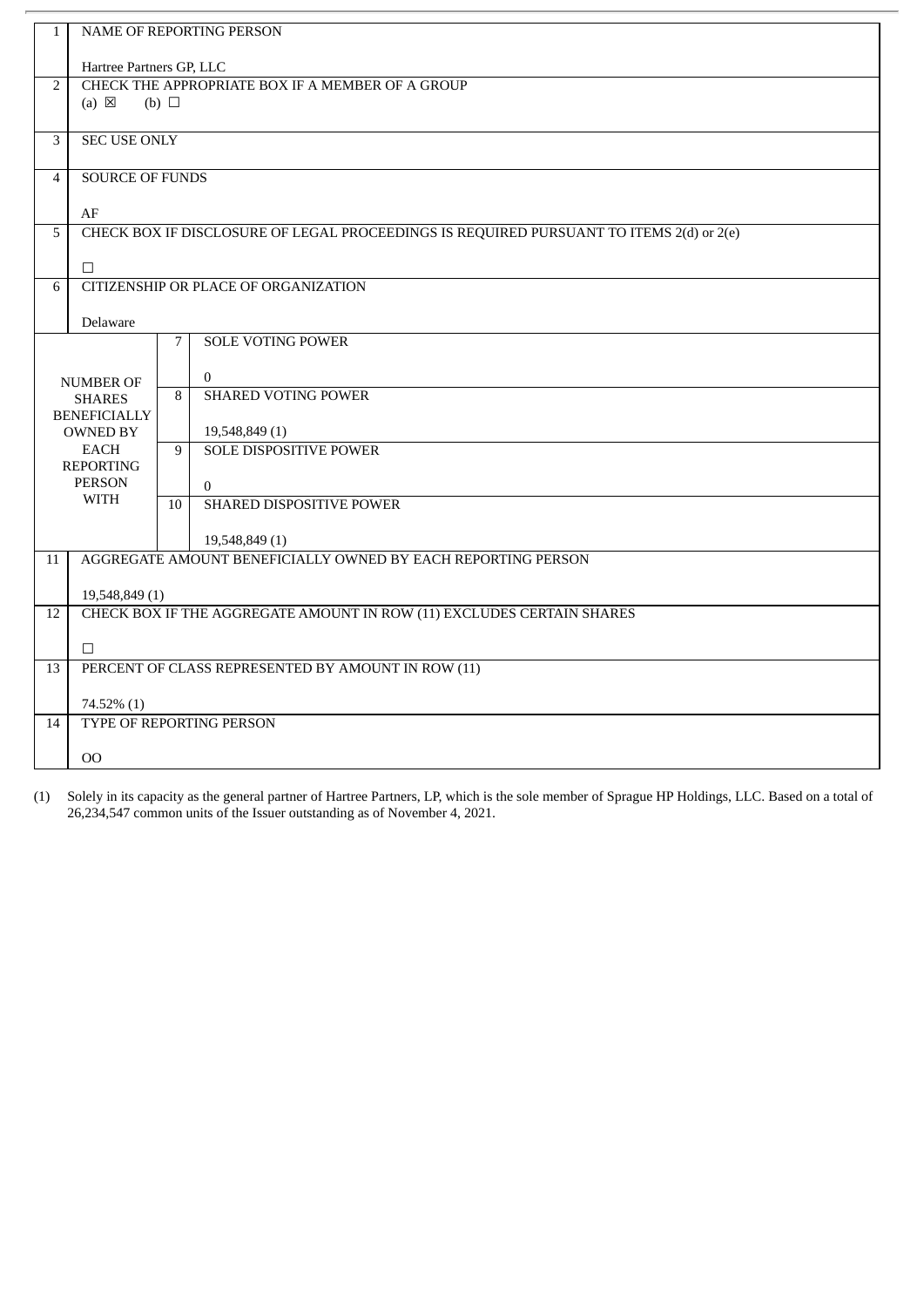This Amendment No. 7 to Schedule 13D (this "Amendment No. 7") relates to the common units representing limited partner interests ("common units") of Sprague Resources LP, a Delaware limited partnership (the "Partnership" or the "Issuer"), and amends and supplements the initial statement on Schedule 13D filed by certain of the Reporting Persons with the Securities and Exchange Commission (the "SEC") on April 8, 2020 (the "Original 13D"), as amended by Amendment No. 1 filed with the SEC on June 4, 2020, Amendment No. 2 filed with the SEC on October 2, 2020, Amendment No. 3 filed with the SEC on April 20, 2021, Amendment No. 4 filed with the SEC on May 28, 2021, Amendment No. 5 filed with the SEC on June 17, 2021 and Amendment No. 6 filed with the SEC on November 19, 2021. Capitalized terms used but not defined in this Amendment No. 7 shall have the same meanings ascribed to them in the Original 13D.

# **Item 2. Identity and Background**

Item 2(a) - (c), (f) of the Original 13D is hereby amended and restated in its entirety as follows:

(a) - (c), (f) This Schedule 13D is filed as a joint statement pursuant to Rule 13d-1(k) under the Act by each of the following persons (collectively, the "Reporting Persons"):

- (i.) Sprague HP Holdings, LLC, a Delaware limited liability company ("Sprague HP Holdings"), solely in its capacity as the direct owner of 19,548,849 common units;
- (ii.) Hartree Partners, LP, a Delaware limited partnership ("Hartree"), solely in its capacity as the sole member of Sprague HP Holdings; and
- (iii.) Hartree Partners GP, LLC, a Delaware limited liability company ("Hartree GP"), solely in its capacity as the general partner of Hartree, which is the sole member of Sprague HP Holdings. The management committee of Hartree GP is comprised of six members and such committee establishes the trading guidelines of Hartree and Sprague HP Holdings.

The Reporting Persons have entered into a joint filing agreement, dated as of January 11, 2022, a copy of which is attached to Amendment No. 7 as Exhibit E.

Set forth in Annex E to Amendment No. 7 is a listing of the directors, executive officers, members and general partners, as applicable, of each Reporting Person (collectively, the "Covered Persons"), and Annex E is incorporated by reference into this Item 2. Each of the Covered Persons that is a natural person is a United States citizen.

The principal business address of each of the Reporting Persons is 1185 Ave of the Americas, New York, NY 10036.

The principal business of Sprague HP Holdings is investing in securities of the Partnership. The principal business of Hartree is commodities trading. The principal business of Hartree GP is performing the function of, and serving as, the general partner of Hartree.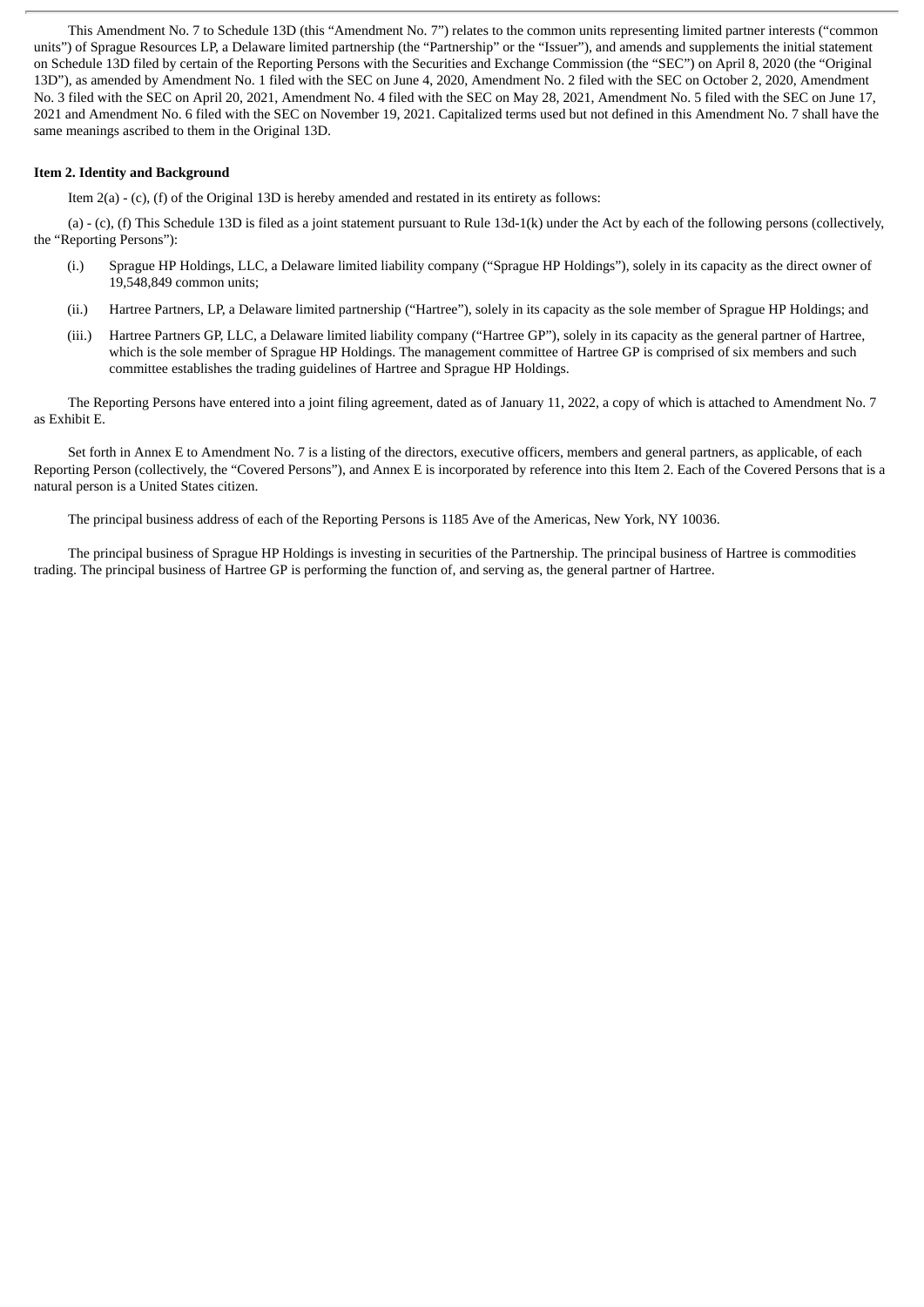### **Item 3. Source and Amount of Funds or Other Consideration**

Item 3 of the Original 13D is hereby amended by inserting the following information at the end of Item 3:

On December 3, 2021, Hartree Bulk Storage, LLC ("Hartree Bulk Storage"), an indirect wholly owned subsidiary of Hartree, transferred 1,375,000 common units to Sprague HP Holdings, a direct wholly owned subsidiary of Hartree, for no consideration. As a result of such transfer, Hartree Bulk Storage, HBS Acquisition Co, LLC, Hartree Bulk Storage Holdings, LLC and Hartree Natural Gas Storage Holdings, LLC ceased to beneficially own any common units and Sprague HP Holdings became the direct holder of 19,548,849 common units.

In connection with the transaction proposed by the Proposal described in Item 4 of this Amendment No. 7, the Reporting Persons anticipate that the funding for such transactions will be obtained through using a combination of cash on hand and excess availability under existing debt facilities of Hartree or its affiliates.

#### **Item 4. Purpose of Transaction**

Item 4 of the Original 13D is hereby amended by inserting the following information at the end of Item 4:

On January 11, 2022, Hartree submitted a proposal (the "Proposal") to the Board of Directors of Sprague Resources GP LLC (the "Partnership GP"), the general partner of the Issuer, to acquire all of the Issuer's outstanding common units not already beneficially owned by Hartree in exchange for \$16.50 in cash per common unit. The transaction would be structured as a merger between the Issuer and a newly formed acquisition vehicle controlled by Hartree. The Proposal is subject to the satisfactory negotiation and execution of definitive agreements and the approval of such agreements and the transactions contemplated thereunder by Hartree's Management Committee, the Partnership GP's Board of Directors (including a Conflicts Committee of the Partnership GP Board of Directors) and the unitholders of the Issuer. If the transaction is consummated, the Issuer's common units would become delisted from the New York Stock Exchange.

The foregoing description of the Proposal does not purport to be complete and is qualified in its entirety by the full text of such proposal, which is attached as an exhibit to this Schedule 13D and is incorporated herein by reference.

While the Proposal remains under consideration and subject to negotiation, the Reporting Persons and their representatives may respond to inquiries from the Issuer and the Conflicts Committee of the Partnership GP Board of Directors or their representatives and engage in discussions and negotiations. The Reporting Persons may also engage in discussions with financial advisors and potential equity and debt financing sources as well as the Issuer's commercial lenders as appropriate or necessary.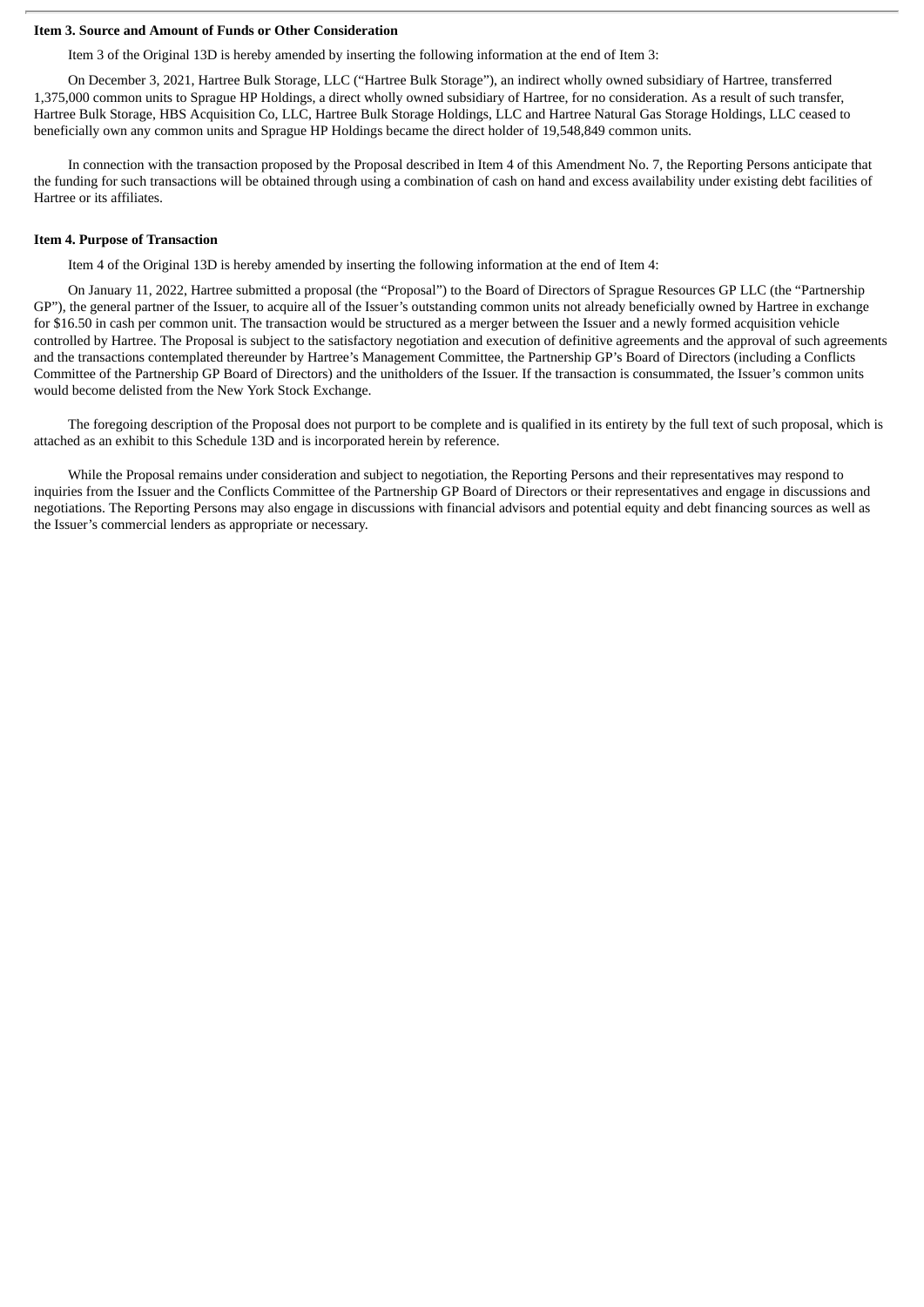No assurances can be given that the transaction contemplated by Hartree or any other potential transaction involving Hartree and the Issuer will be consummated, or if a transaction is undertaken, as to its terms or timing. Hartree reserves the right to modify or withdraw the Proposal at any time. The Reporting Persons reserve the right to formulate other plans or make other proposals which could result in one or more of the transactions, events or actions specified in Item 4 of Schedule 13D, and to modify or withdraw any such plan or proposal at any time.

#### **Item 5. Interest in Securities of the Issuer**

Item 5(a, b, c) of the Original 13D is hereby amended and restated in its entirety as follows:

(a, b) The information contained on the cover pages of this Schedule 13D is incorporated herein by reference. Ownership percentages set forth in this Schedule 13D are based on a total of 26,234,547 common units of the Issuer outstanding as of November 4, 2021. As of the date hereof, the Reporting Persons beneficially own an aggregate of 19,548,849 common units, which represents approximately 74.52% of the total outstanding common units.

Neither the filing of this Schedule 13D nor any of its contents shall be deemed to constitute an admission by any of the Reporting Persons that it is the beneficial owner of any of the common units for the purposes of Section 13(d) of the Act, or for any other purpose, and, except to the extent of its pecuniary interest, such beneficial ownership is expressly disclaimed by each Reporting Person.

(c) Except for the transactions described herein, there have been no other transactions in the securities of the Issuer effected by any Reporting Person within the last 60 days. The information in Item 3 and Item 6 of this Schedule 13D is incorporated herein by reference.

#### **Item 7. Material to be Filed as Exhibits**

| Exhibit<br>No. | <b>Description</b>                      |
|----------------|-----------------------------------------|
| Exhibit E      | Joint Filing Agreement                  |
| Exhibit 5      | Proposal Letter, dated January 11, 2022 |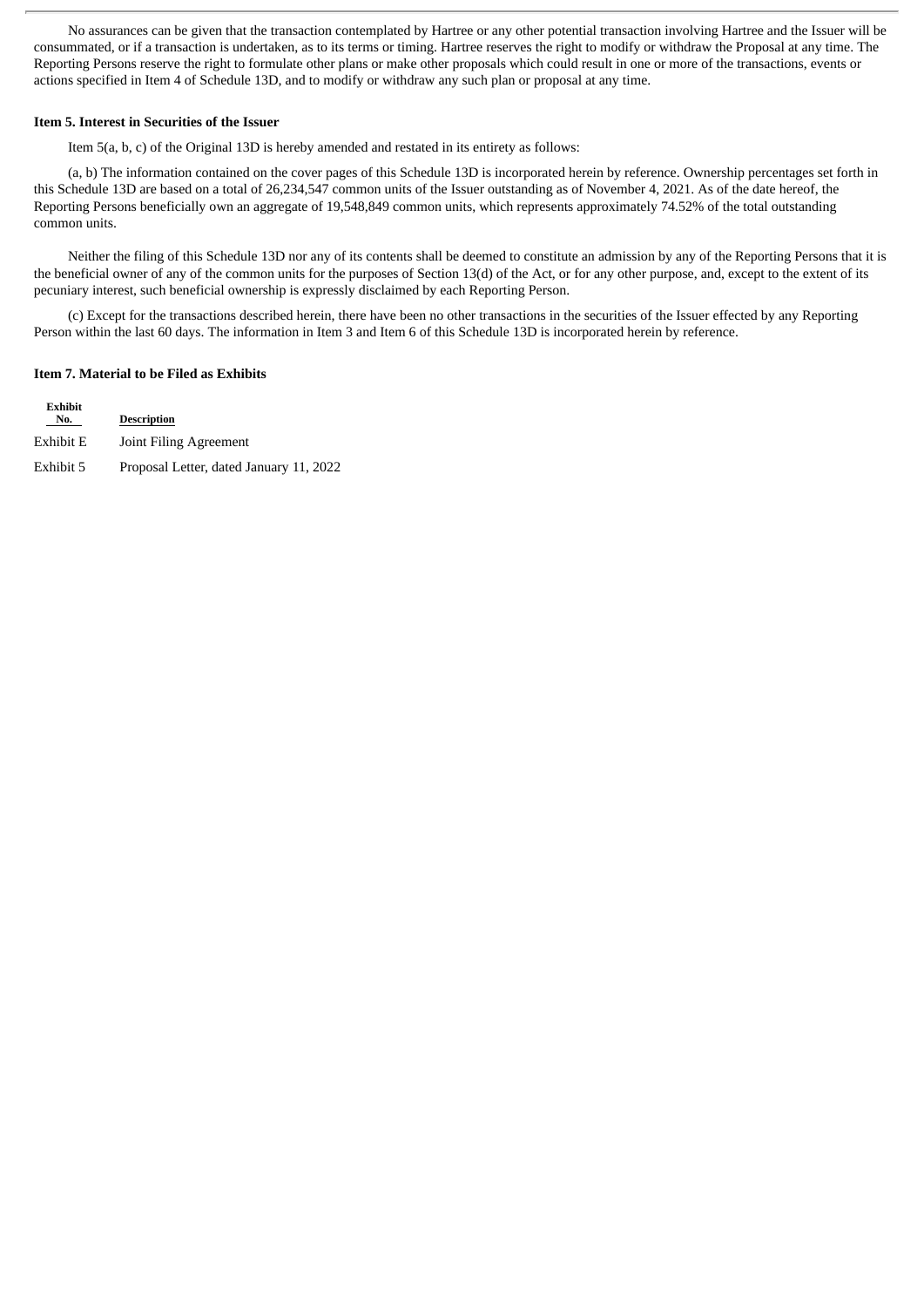# **SIGNATURE**

After reasonable inquiry and to the best of my knowledge and belief, I certify that the information set forth in this statement is true, complete and correct.

January 11, 2022

# SPRAGUE HP HOLDINGS, LLC

- By: HARTREE PARTNERS, LP
- Its: Sole Member
- By: HARTREE PARTNERS GP, LLC
- Its: General Partner

By: /s/ Stephen M. Hendel

Name: Stephen M. Hendel

Title: Authorized Signatory

HARTREE PARTNERS, LP

By: HARTREE PARTNERS GP, LLC Its: General Partner

By: /s/ Stephen M. Hendel

Name: Stephen M. Hendel Title: Authorized Signatory

HARTREE PARTNERS GP, LLC

By: /s/ Stephen M. Hendel

Name: Stephen M. Hendel Title: Authorized Signatory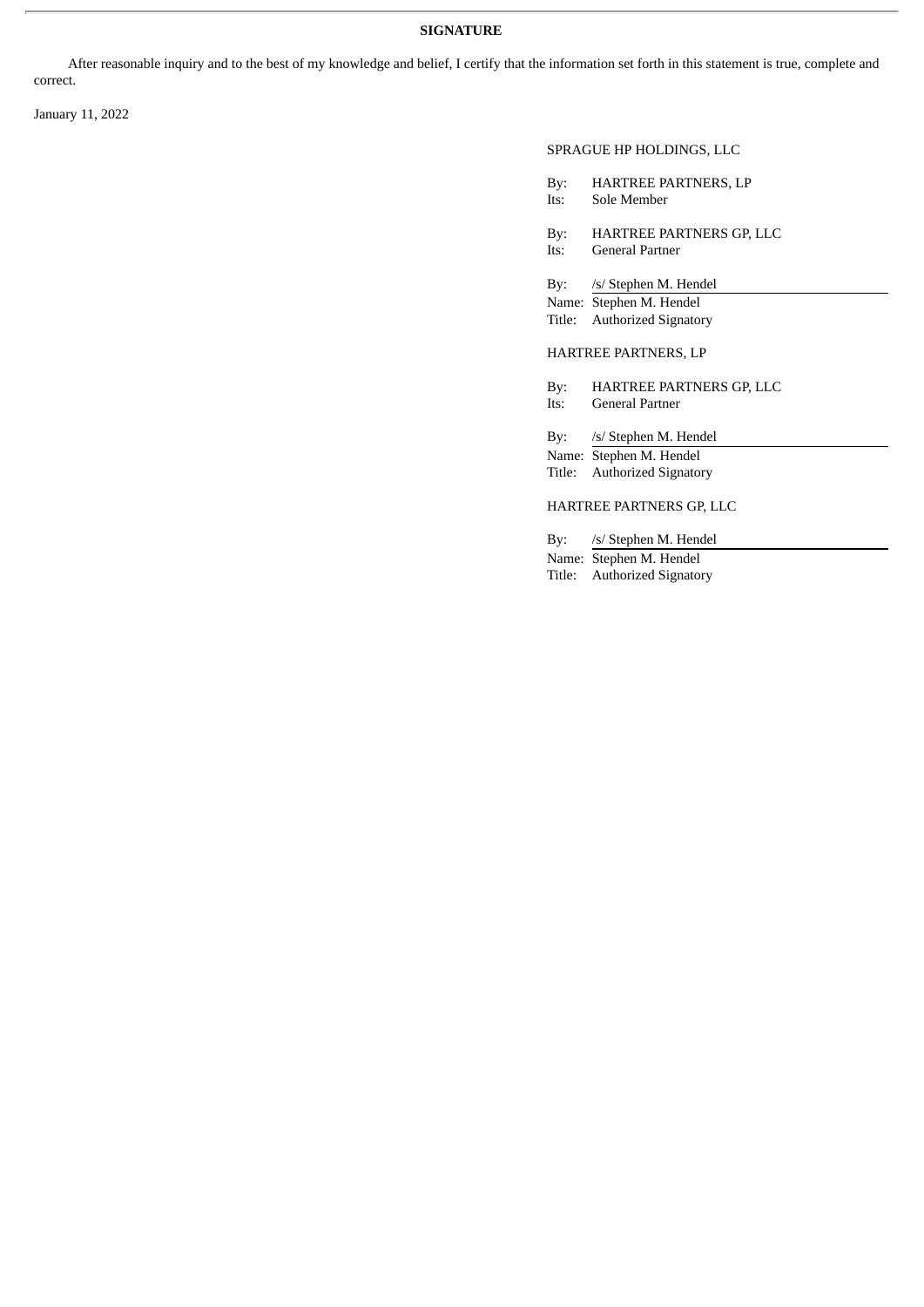# **ANNEX E**

Each of the individuals identified in this Annex E disclaim beneficial ownership over the common units reported herein.

# Sprague HP Holdings, LLC

The sole member of Sprague HP Holdings, LLC is Hartree Partners, LP.

# Hartree Partners, LP

The general partner of Hartree Partners, LP is Hartree Partners GP, LLC.

# Hartree Partners GP, LLC

The name and principal occupation of each of the members of the Management Committee of Hartree Partners GP, LLC are listed below.

| <b>Name and Position of</b><br><b>Officer or Director</b> | Principal<br><b>Business Address</b>                                                                       | <b>Principal Occupation</b><br>or Employment | Citizenship          |
|-----------------------------------------------------------|------------------------------------------------------------------------------------------------------------|----------------------------------------------|----------------------|
| Steve Hendel                                              | 1185 Avenue of the Americas, New York, NY 10036                                                            | Managing Director, Founding Partner, Hartree | <b>United States</b> |
| <b>Steve Semlitz</b>                                      | 1185 Avenue of the Americas, New York, NY 10036                                                            | Managing Director, Founding Partner, Hartree | <b>United States</b> |
| Jonathan Merison                                          | 1185 Avenue of the Americas, New York, NY 10036                                                            | Managing Director, Founding Partner, Hartree | <b>United States</b> |
| Robert O'Leary                                            | 333 South Grand Ave, 28th Floor, Los Angeles, CA 90071 Managing Director and Co-Portfolio Manager, Oaktree |                                              | <b>United States</b> |
| <b>Brook Hinchman</b>                                     | 333 South Grand Ave, 28th Floor, Los Angeles, CA 90071 Managing Director, Oaktree                          |                                              | <b>United States</b> |
| Jordan Mikes                                              | 333 South Grand Ave, 28th Floor, Los Angeles, CA 90071 Managing Director, Oaktree                          |                                              | <b>United States</b> |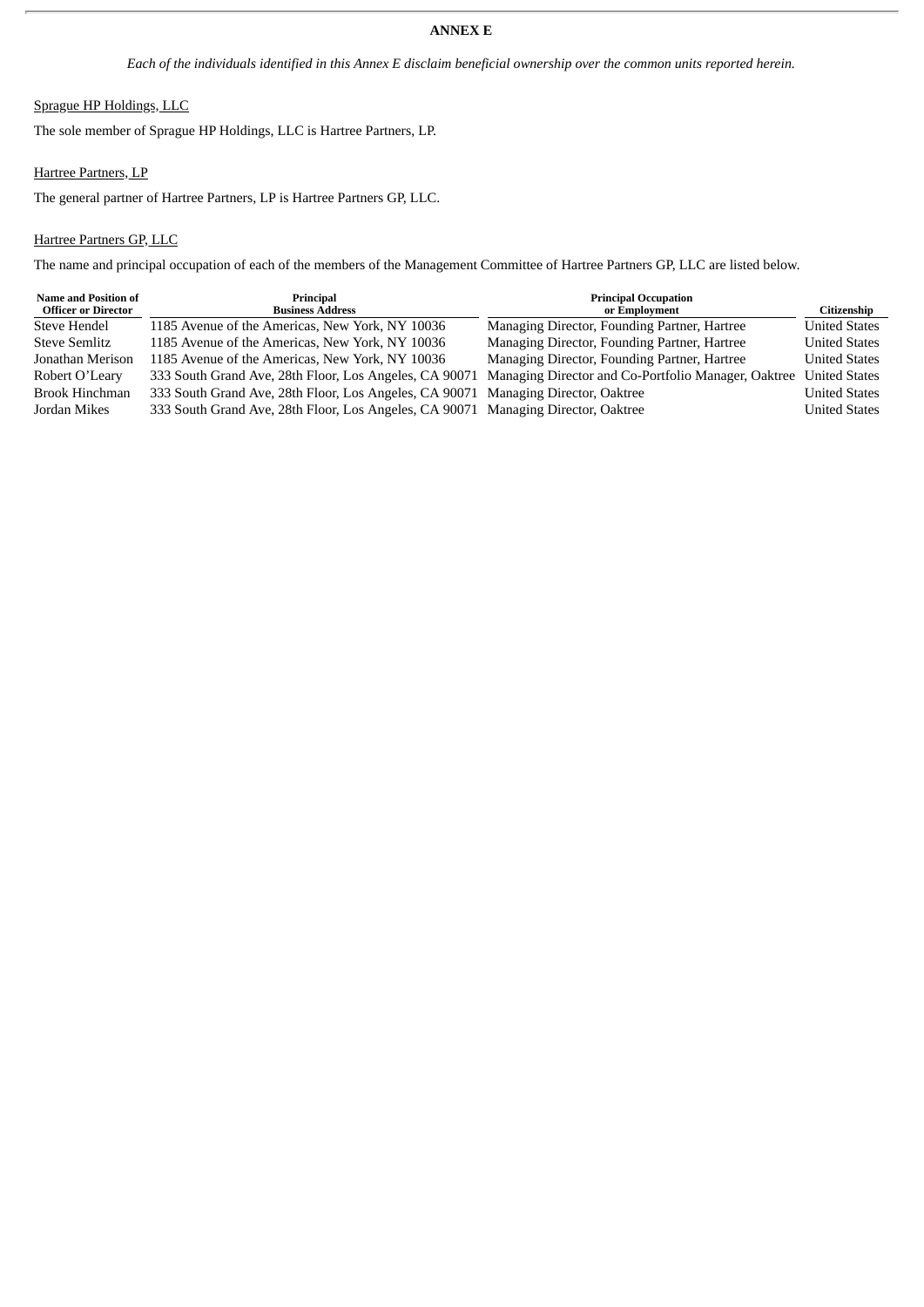# **JOINT FILING AGREEMENT**

Pursuant to Rule 13(d)-1(k)(1) promulgated under the Securities Exchange Act of 1934, as amended, each of the undersigned acknowledges and agrees that the foregoing statement on Schedule 13D is filed on behalf of the undersigned and that all subsequent amendments to this statement on Schedule 13D shall be filed on behalf of the undersigned without the necessity of filing additional joint acquisition statements. Each of the undersigned acknowledges that it shall be responsible for the timely filing of such amendments, and for the completeness and accuracy of the information concerning it contained therein, but shall not be responsible for the completeness and accuracy of the information concerning the other, except to the extent that he or it knows or has reason to believe that such information is inaccurate.

Dated as of January 11, 2022

#### SPRAGUE HP HOLDINGS, LLC

| By:  | <b>HARTREE PARTNERS, LP</b> |
|------|-----------------------------|
| Its: | Sole Member                 |

- By: HARTREE PARTNERS GP, LLC
- Its: General Partner
- By: /s/ Stephen M. Hendel
- Name: Stephen M. Hendel Title: Authorized Signatory

# HARTREE PARTNERS, LP

By: HARTREE PARTNERS GP, LLC Its: General Partner

By: /s/ Stephen M. Hendel

Name: Stephen M. Hendel Title: Authorized Signatory

#### HARTREE PARTNERS GP, LLC

By: /s/ Stephen M. Hendel Name: Stephen M. Hendel Title: Authorized Signatory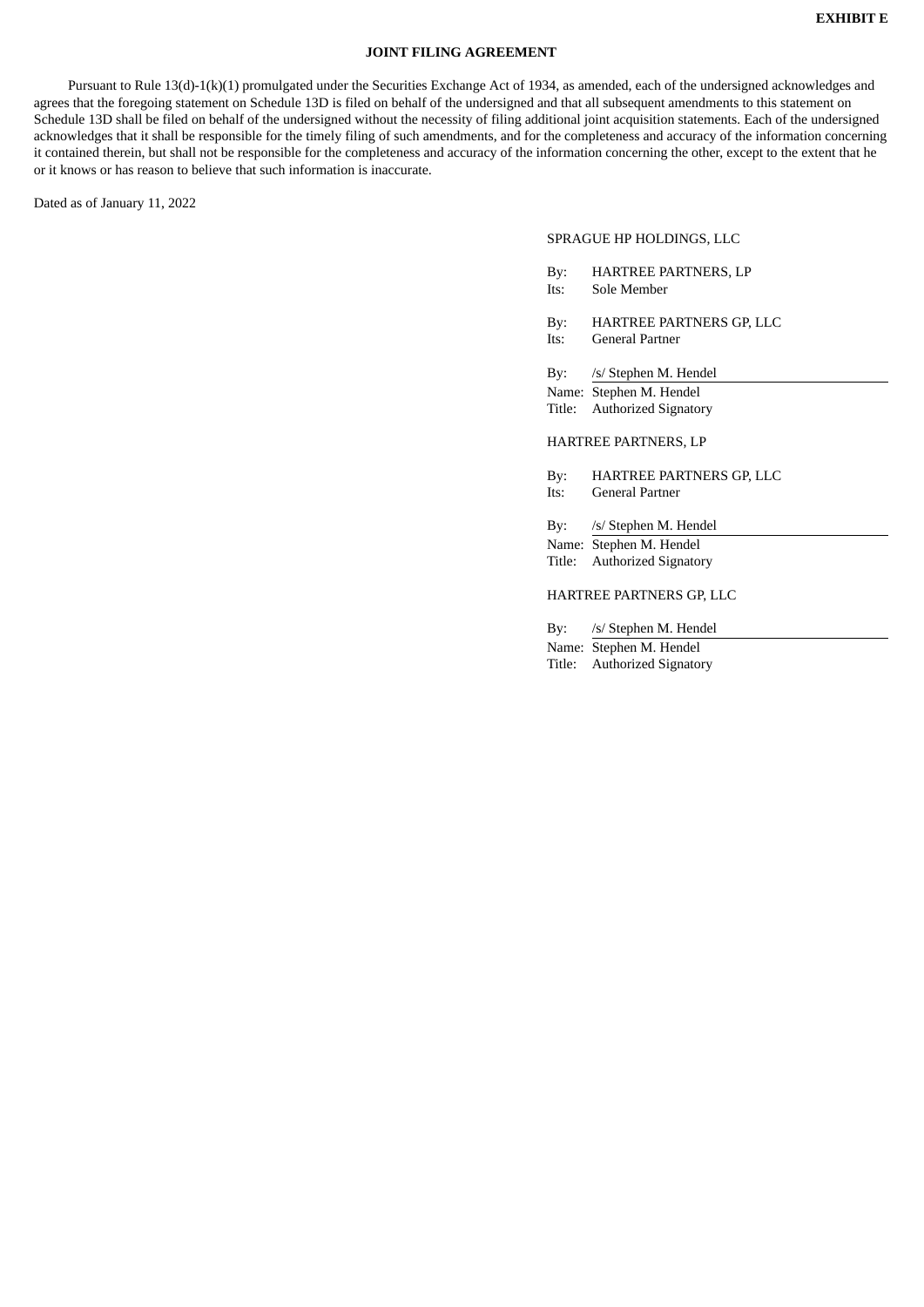

Hartree Partners, LP 1185 Avenue of the Americas, 9th Floor New York, NY USA 10036

January 11, 2022

Board of Directors Sprague Resources GP LLC 185 International Drive Portsmouth, New Hampshire 03801

Re: Proposal to Acquire All Outstanding Publicly Held Common Units Representing Limited Partner Interests in Sprague Resources LP

### Ladies and Gentlemen:

On behalf of Hartree Partners, LP ("Hartree"), I am pleased to submit to you this proposal (the "Proposal") pursuant to which Hartree or certain of its affiliates would acquire for cash all of the outstanding common units representing limited partner interests ("Common Units") of Sprague Resources LP ("Sprague LP") not already beneficially owned by Hartree (the "Transaction"), at a price of \$16.50 per Common Unit, subject to the negotiation of satisfactory definitive agreements and the other matters described below.

As you are aware, Hartree owns, through its wholly owned subsidiary, Sprague HP Holdings, LLC, (i) 19,548,849 Common Units, representing 74.5% of the limited partnership interest in Sprague LP (based on the number of outstanding Common Units reported by Sprague LP in its Quarterly Report on Form 10-Q filed with the SEC on November 4, 2021) and (ii) 100% of the outstanding incentive distribution rights of Sprague LP. In addition, Hartree owns 100% of the non-economic general partner interests in Sprague LP through its indirect wholly owned subsidiary, Sprague Resources GP LLC, the general partner of Sprague LP ("Sprague GP").

### **Proposal**

The proposed consideration represents:

- A 10.6% premium to the closing price of the Common Units on January 10, 2022, and more importantly, a 13.9% premium to the closing price of the Common Units on January 10, 2022 on an ex-Q4 2021 distribution basis;
- A 22.5% premium to the volume-weighted average price of the Common Units over the last 30 calendar days through January 10, 2022; and
- A price equal to the \$16.50 per common unit price that affiliates of Hartree paid to an affiliate of Axel Johnson Inc. to acquire the 61.2% limited partner interest in Sprague LP in a transaction entered into on April 20, 2021, and a 10.3% premium to that price including the \$1.54 in aggregate distributions paid to Sprague LP unitholders with a record date following the closing of the transaction with Axel Johnson.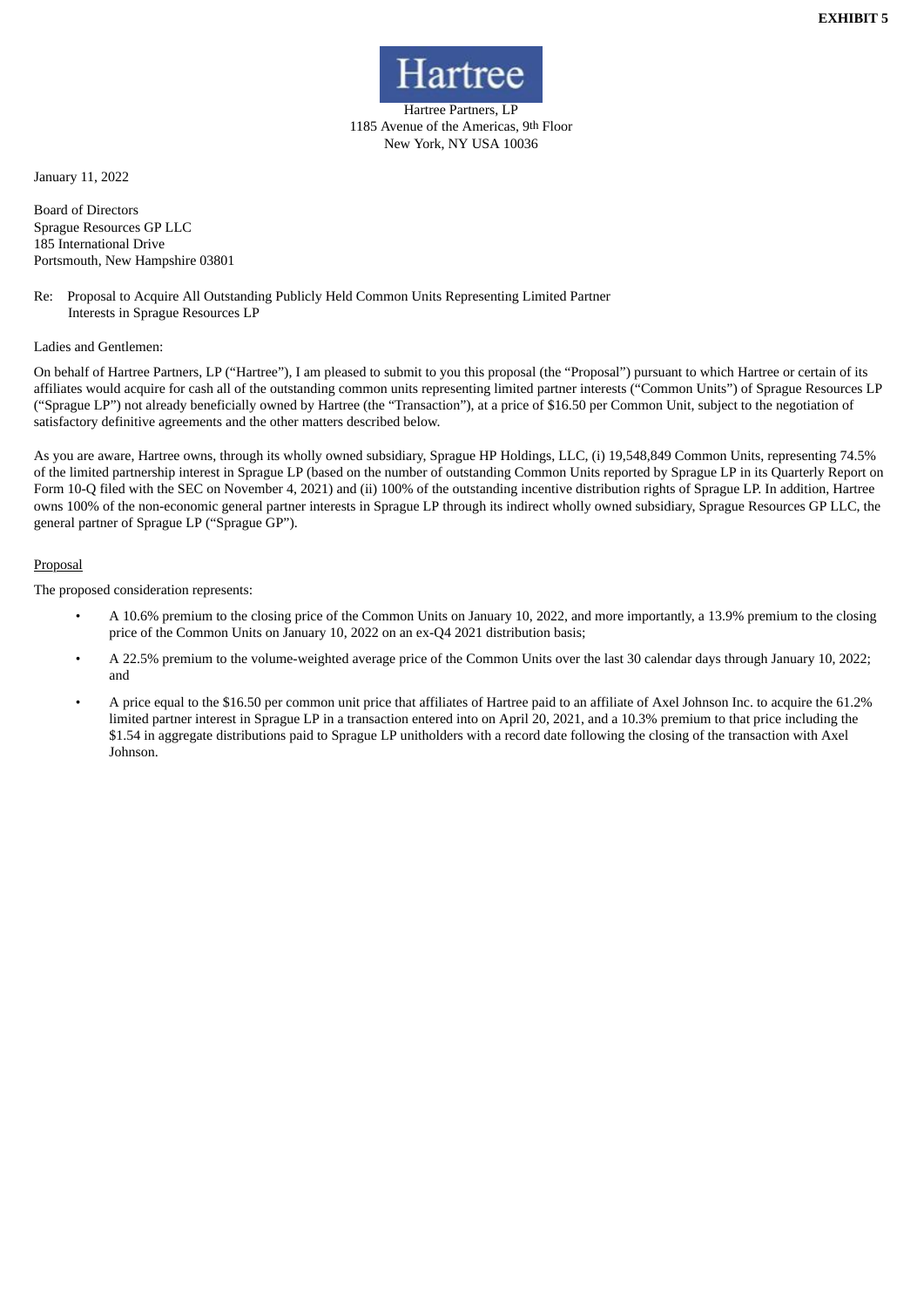#### Structure and Closing Conditions

We expect that the Transaction would be structured as a merger, through which a Hartree-controlled acquisition vehicle would merge into Sprague LP, with Sprague LP surviving the merger.

We expect the Transaction's definitive agreements would contain terms customary for a transaction of this type, including a customary condition to closing related to obtaining the approval of holders of a majority of the Common Units. Hartree and its affiliates have access to sufficient funds to consummate the Transaction.

#### Process

We anticipate that the Board of Directors of Sprague GP will form a Conflicts Committee comprised entirely of directors satisfying the independence requirements of Sprague LP's partnership agreement, and delegate to the Conflicts Committee the authority to evaluate and negotiate the Proposal, including, for the avoidance of doubt, the authority to reject the Proposal. We also anticipate that the Conflicts Committee will engage independent legal and financial advisors selected by the Conflicts Committee to advise it in connection with evaluating this Proposal.

In anticipation of such a delegation, we want to advise you that we are interested only in acquiring Common Units of Sprague LP and are not interested in selling any of our equity interests in Sprague LP or pursuing other strategic alternatives involving Sprague LP.

We would welcome the opportunity to present the Proposal in more detail to the Conflicts Committee and its advisors as soon as possible.

# Advisors

We have engaged Evercore Group L.L.C. as our financial advisor and Vinson & Elkins LLP as our legal advisor, and we are prepared to dedicate such resources as may be necessary to complete negotiations, execute definitive agreements and close the Transaction as promptly as practicable.

# Internal Approvals

This Proposal has been approved by Hartree's Management Committee. Notwithstanding this approval, the entry into any definitive agreement is conditioned upon the negotiation of definitive agreements and the approval of those agreements by Hartree's Management Committee as well as by the Board of Directors of Sprague GP.

# **Disclosures**

We expect to make appropriate amendments to Hartree's Schedule 13D, as required under applicable securities laws, disclosing this Proposal promptly upon delivery.

### Legal Effect

The Proposal is non-binding, and no agreement, arrangement or understanding between the parties with respect to the Proposal or any other transaction (including any agreement to commence or continue negotiations) shall be created until such time as mutually satisfactory definitive agreements have been executed and delivered.